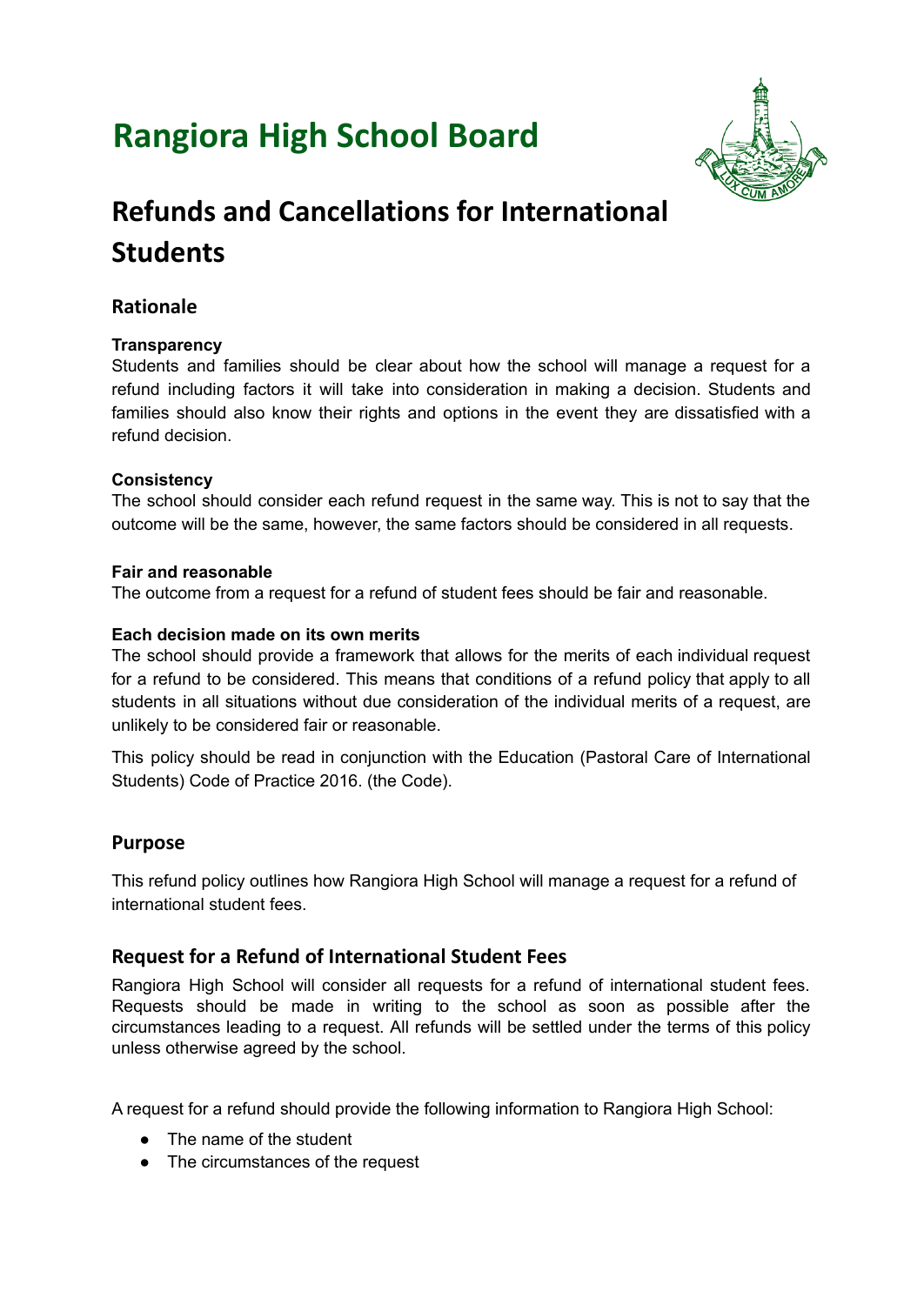- The amount of refund requested
- The name of the person requesting the refund
- The name of the person who paid the fees
- The bank account details to receive any eligible refund, including the address of the bank and the swift code where relevant
- Any relevant supporting documentation such as receipts or invoices

#### **Non-Refundable Fees**

Rangiora High School is unable to refund some fees. The following fees relate to expenses that the school may have paid or will incur as a result of receiving an application for enrolment and cannot be refunded:

| <b>Administration Fee:</b>             | Administration fees meet the cost of processing an<br>international student application. Administration fees<br>exist whether an application is accepted or not or<br>whether a student remains enrolled after an application<br>is accepted.          |
|----------------------------------------|--------------------------------------------------------------------------------------------------------------------------------------------------------------------------------------------------------------------------------------------------------|
| Insurance:                             | Once insurance is purchased, the school is unable to<br>refund insurance premiums paid on behalf of the<br>student. Students and families may apply directly to an<br>insurance company for a refund of premiums paid.                                 |
| <b>Homestay Placement Fee:</b>         | Homestay placement fees meet the cost of processing<br>a request for homestay accommodation by the student.<br>Costs incurred for arranging homestay accommodation<br>for the international students before the refund request,<br>cannot be refunded. |
| <b>Used Homestay Fees:</b>             | Homestay fees paid for time the student has already<br>spent in a homestay cannot be refunded. Used<br>homestay fees may also include a notice period of two<br>weeks.                                                                                 |
| <b>Portion of Unused Tuition Fees:</b> | The school may retain a portion of unused tuition fees.<br>Amounts retained will relate to costs that have been<br>incurred or committed by the school and may vary.                                                                                   |

#### **Request for a Refund for Failure to Obtain a Study Visa**

If an international student fails to obtain an appropriate visa, a refund of international student tuition fees will be provided less any administration fee that has been paid. Evidence must be provided to the school or Immigration New Zealand declining to grant a visa.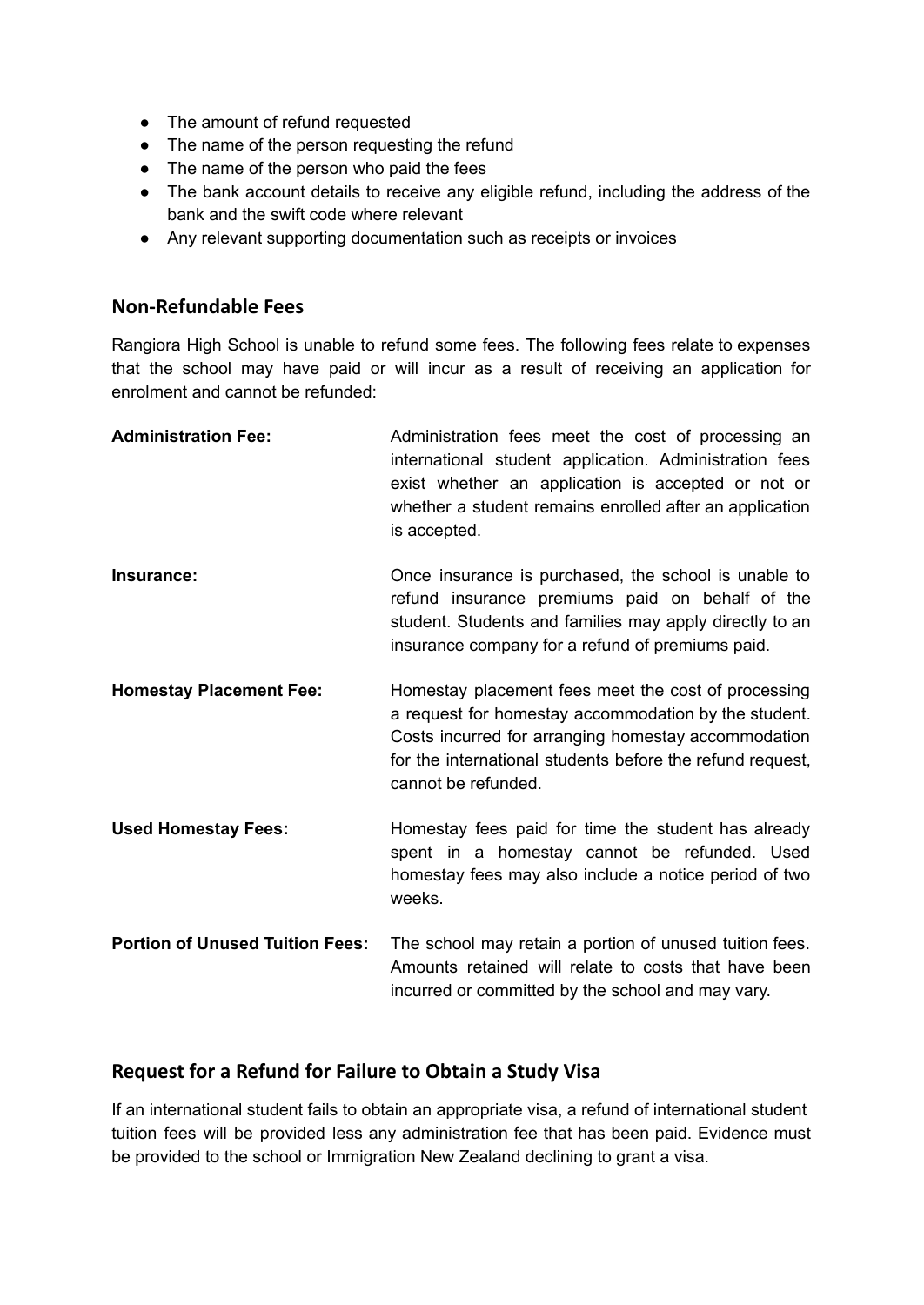## **Request for a Refund for Enrolment of One Term or Less**

Where a student is enrolled for one term or less and withdraws early, either before or after that start date of enrolment, other than where they have failed to obtain an appropriate visa and provided evidence of this, there will be no refund of tuition fees or other relevant non-refundable fees.

Where the school terminates the enrolment of a student enrolled for one term or less, there will be no refund of tuition fees, or other relevant non-refundable fees.

## **Request for a Refund for Voluntary Withdrawal (Enrolments of more than One Term)**

If an international student voluntarily withdraws, whether before or after the start date of their enrolment, other than where they have failed to obtain an appropriate visa and have provided evidence of this, a refund will be provided less a minimum of ten weeks' tuition fees and other any relevant non-refundable fees as outlined in this policy. The minimum ten week notice period will begin the day after the date on which the school receives written notice of the student's intention to withdraw.

## **Requests for a Refund where the School Fails to Provide a Course, Ceases as a Signatory or Ceases to be a Provider**

If the school fails to provide the agreed course of education or is no longer a signatory to the Code or no longer operates as an international education provider, the school will negotiate with the student or their family to either:

- Refund the unused portion of international student tuition fees or other fees paid for services not delivered, or
- Transfer the amount of any eligible refund to another provider, or
- Make other arrangements agreed to by the student or their family and the school

## **OTHER CIRCUMSTANCES WHERE A REFUND REQUEST MAY BE CONSIDERED**

#### **Requests for a Refund where a Student's Enrolment is Ended by the School**

In the event a student's enrolment is ended by the school for a breach of the Contract of Enrolment, the school will consider a request for a refund less:

- Any non-refundable fees set out in this policy
- A minimum of ten weeks' tuition fees from the date of termination
- Any other reasonable costs that the school has incurred in ending the student's enrolment

## **Request for a Refund where a Student Changes to a Domestic Student During the Period of Enrolment**

If an international student changes to a domestic student after the start date of their enrolment, reasonable written notice of the change is required by the school. A refund will be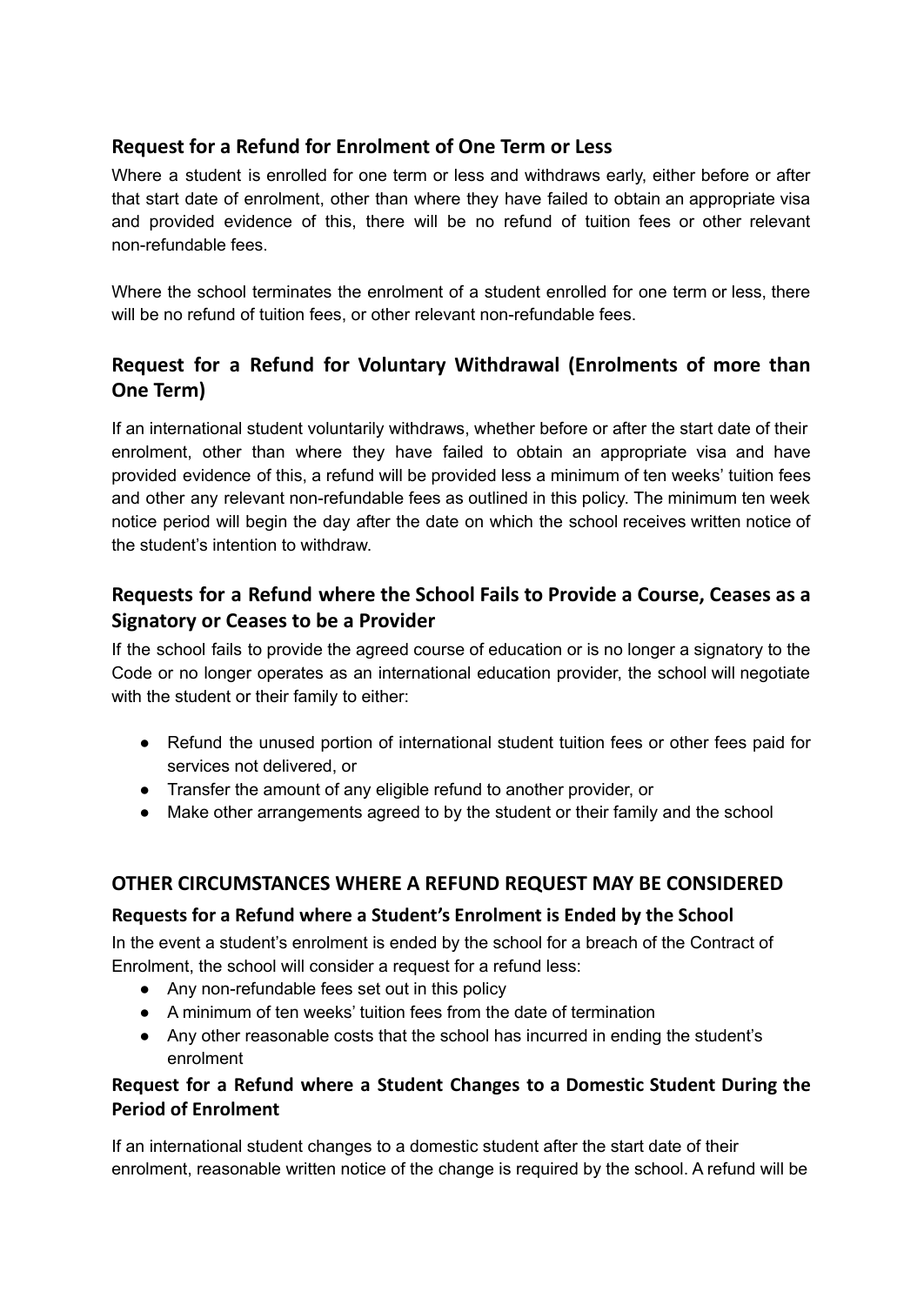provided less a minimum of ten weeks' tuition fee and other any relevant non-refundable fees as outlined in this policy. The ten weeks will begin the day after the school receives written evidence of the student's domestic student status. As a domestic student, the student will be required to live within the zone for Rangiora High School.

#### **Requests for a Refund where a Student Requests to Transfer to another Signatory**

If an international student requests to transfer to another signatory after the start date of their enrolment, reasonable written notice of the transfer is required by the school. A refund will be provided less a minimum of ten weeks' tuition fee and other any relevant non-refundable fees as outlined in this policy. The ten weeks will begin the day after the school receives written notice of the student's intended withdrawal.

## **REFUND OF OTHER FEES**

#### **Requests for a Refund of Homestay Fees**

If for any reason, an international student withdraws after their stay in a school homestay, any unused homestay fees will be refunded, less any relevant non-refundable fees set out in this policy.

Where a student moves from a school homestay and requests a refund of any unused homestay fees, these will be refunded less any non-refundable fees set out in this policy.

#### **Requests for a Refund of Fees unused at the end of Enrolment**

Except by written request from the student or their parent, prepaid fees unused at the end of enrolment amounting to less than NZD\$200.00 will be refunded in cash. Sums of NZD\$200.00 or greater will be refunded into a nominated bank account.

#### **Outstanding Activity Fees or other fees owed to the School**

Any activity or other fees incurred by the student during enrolment and owed to the school at the time of withdrawal, will be deducted from any eligible refund.

## **Refunds to be made to the Country of Receipt**

Unless otherwise agreed in writing, all eligible refunds of fees of NZD\$1,000.00 or more received from outside of New Zealand will be refunded to a nominated bank account in the source country.

## **Rights of Families after a Decision regarding a Refund has been made**

A decision by the school relating to a request for a refund of international student fees will be provided to the student or their family in writing and will set out the following information:

● Factors considered when making the refund decision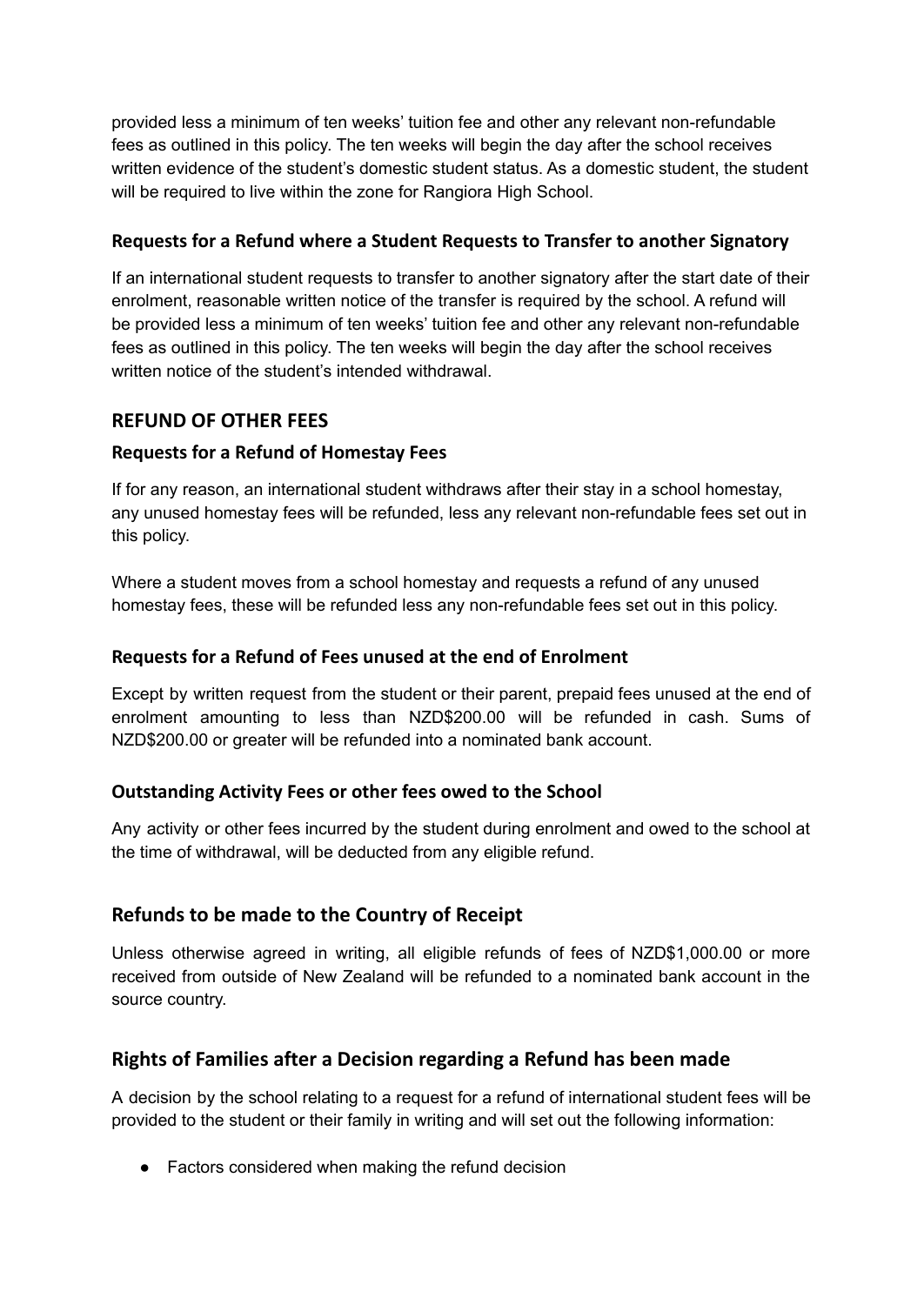- The total amount to be refunded
- Details of non-refundable fees

In the event the student or their parent is dissatisfied with a refund decision made by the school or is dissatisfied with the process the School followed when making the refund decision, they have the right to have the refund decision reviewed by the International Student Disputes Resolution Scheme or to make a complaint to the Code Administrator.

#### **Review**

The school will review the conditions relating to this policy as part of the annual self-review. The school will collect and record appropriate evidence of the review.

#### **Reporting**

The Director of International Students will report directly to the school Principal on the operation of the school's policy for the refund of international student fees.

## **Related Policies**

- Managing Contracted Recruitment Agencies Policy International Students
- Managing Supervised Groups Policy International Students
- Grievance Policy International Students
- Accommodation Policy International Students
- Fee Protection Policy International Students
- International Students Policy
- Refund of Fees: Group Study Tours International Students
- Rangiora High School Disciplinary Policy
- Complaints and Grievances Policy Rangiora High School

## **Relevant Documentation and Legislation**

- **[Education](https://www.legislation.govt.nz/act/public/2020/0038/latest/LMS170676.html) and Training Act 2020**
- Education (Pastoral Care of [International](http://www.legislation.govt.nz/regulation/public/2016/0057/latest/DLM6748147.html) Students) Code of Practice 2016
- Guidelines for the Education (Pastoral Care of [International](https://www.nzqa.govt.nz/assets/Providers-and-partners/Code-of-Practice/guidelines-code-of-practice-2019.pdf) Students) Code of Practice [2016](https://www.nzqa.govt.nz/assets/Providers-and-partners/Code-of-Practice/guidelines-code-of-practice-2019.pdf)
- [International](http://legislation.govt.nz/regulation/public/2016/0042/latest/whole.html#DLM6748772) Student Contract Dispute Resolution Scheme Rules 2016
- The [International](https://www.education.govt.nz/assets/Documents/Ministry/Strategies-and-policies/internationlStudentWellbeingStrategyJune2017.pdf) Student Wellbeing Strategy
- Accommodation Procedure International Students
- Communications Procedure International Students
- Marketing Procedure International Students
- Appointment, Monitoring & Management of Education Agents Procedure International **Students**
- Dealing with Grievances and Complaints Procedure International Students
- Managing Supervised Groups Procedure International Students
- International Student Wellbeing Procedure
- Managing International Student Enrolment Procedure